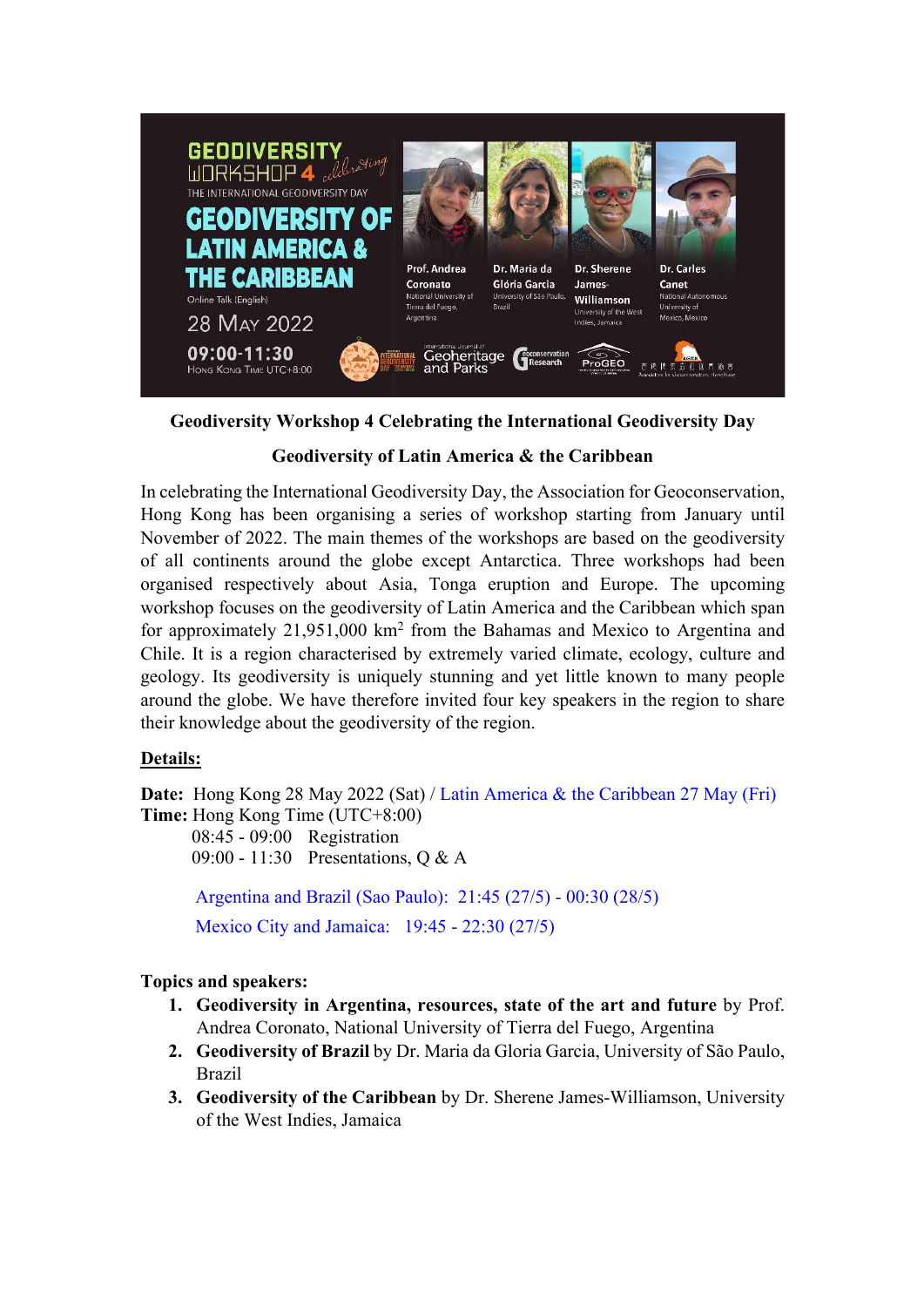**4. Mexico, a mega (geo) diverse country: Learned lessons from the Comarca Minera UGGp** by Dr. Carles Canet, National Autonomous University of Mexico, Mexico

**Language:** English **Fee:** free **Software:** Zoom (Login details will be sent by email later) **Registration:**  1. enter google form https://forms.gle/z72cRmLpuJzVsx4s8 OR 2. email talk@rocks.org.hk to register indicating the following: - Full Name (same as Identity Document) - Email Address - Affiliation **Registration deadline: 22 May 2022 Enquiries:** talk@rocks.org.hk

Successful registrants will be notified by email later. In case of any disputes, the decision of AGHK shall be final and conclusive.

## **Brief biography of speakers**

**Prof. Andrea Coronato** is a full researcher at Austral Centre for Scientific Research-Argentine National Council of Science and Technology and is also a member of the Executive Committee and the co-ordinator of Latin America of the International Association of Geomorphologists (IAG). Besides, she is a member of the Argentinian Association of Quaternary and Geomorphology. Her research interests are on glacial, fluvial, lacustrine and aeolian geomorphology, neotectonics, Quaternary geology, peat bog stratigraphy, geoarchaeology, geodiversity and science diffusion. She published more than 80 papers and 40 book chapters as well as co-authored two books on glaciations and physical geography of Patagonia.

**Dr. Maria da Glória Garcia** is a geologist specialising in the field of geoconservation and structural Geology. She has been working on topics related to identification, assessment and management of geological sites associated with sustainable public policies and protected areas. She is currently the representative for South America of the Geoheritage Specialist Group of the International Union for Conservation of Nature - World's Commission on Protected Areas (UCN-WCPA's) and a member of International Association for the Conservation of Geological Heritage (ProGEO).

**Dr. Sherene James-Williamson** is a geologist by training and is specially interested in geoheritage, geoarchaeology and geoscience education. She has recently received a UNESCO International Geoscience Programme Grant (IGCP 718) for her project 'Bringing Geoheritage to Life'. She is one of the Principal Investigators for the UNESCO commissioned survey of the potential for geoparks in Small Island Developing States (SIDS). She is the past president of the Museums Association of the